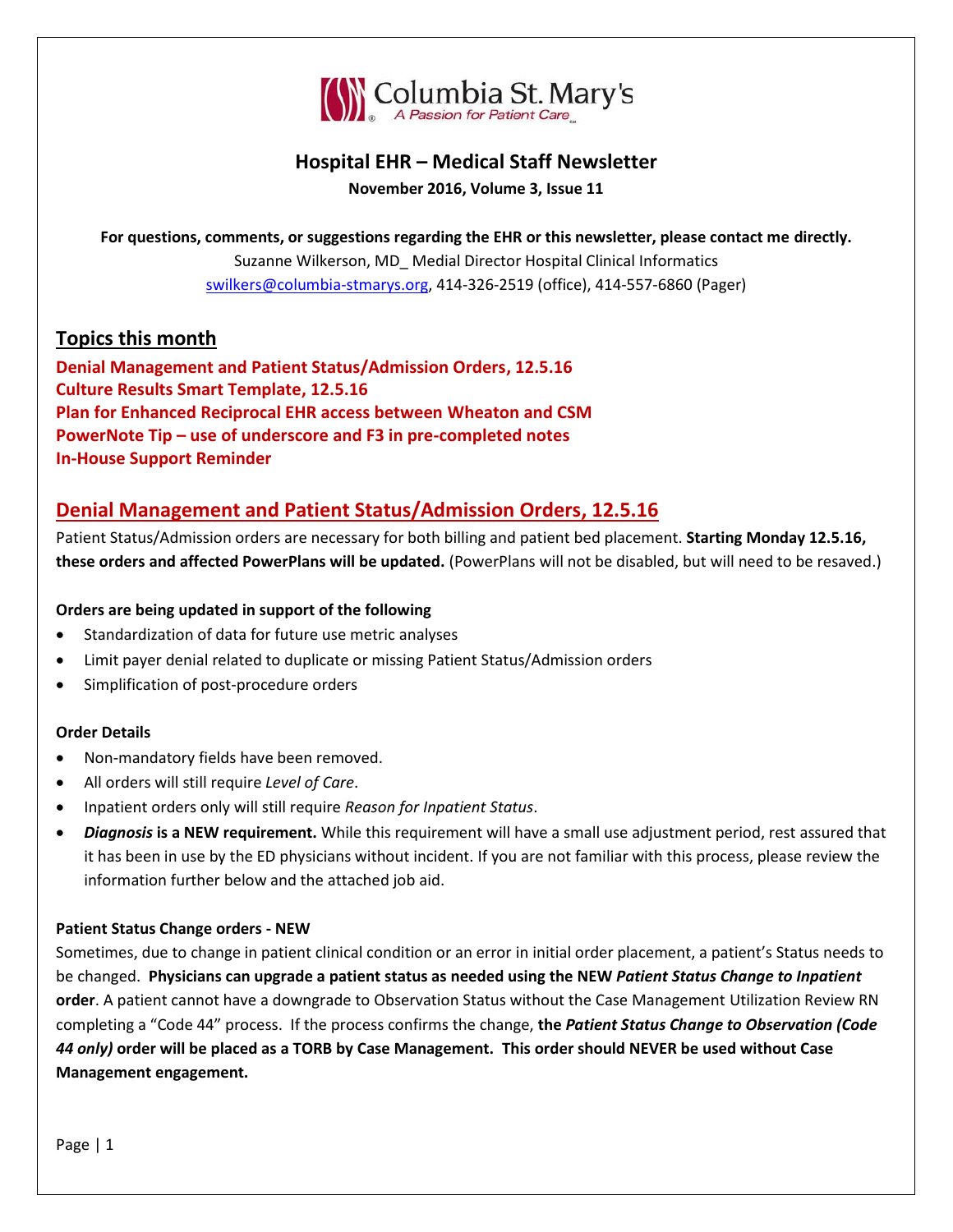#### **Two methods for entering Diagnosis on Patient Status Order**

Diagnosis Entry - Method 1:

Previously entered diagnoses will be visible as shown on the Diagnoses Tab.

Select by clicking the box as indicated by the arrow.

| <b>Diagnoses</b>                               |  |  |  |  |
|------------------------------------------------|--|--|--|--|
| <b>IMO</b><br>+ Add                            |  |  |  |  |
| <b>Available Diagnoses</b><br>GI bleed (K92.2) |  |  |  |  |
|                                                |  |  |  |  |
|                                                |  |  |  |  |

#### Diagnosis Entry - Method 2:

**If diagnoses are not visible or not appropriate, use the quick search box to enter a diagnosis**. This process is more

streamlined than using the **+**Add button. Entry can be partial or complete. Start typing your diagnosis and options will be available for selection. The more detailed your entry, the narrower your list of options.

| E Details for Patient Status (Admission fo | Use the quick search |
|--------------------------------------------|----------------------|
| <b>X</b> Diagnoses                         | feature (not +Add)   |
| PDetails                                   | to enter your        |
| Order Comments                             | diagnosis.           |
|                                            |                      |

| urinary i                         |
|-----------------------------------|
| Urinary incontinence (R32)        |
| H/O urinary infection (Z87.440)   |
| UI (urinary incontinence) (R32)   |
| Urinary tract infection (N39.0)   |
| Hx of urinary infection (Z87.440) |
| winany incontinguog (787-808)     |

#### **PowerPlans – Missing details in Planned PowerPlans**

**Incomplete orders are designated by a blue circle.** Please be sure to review your PowerPlans and complete all order details prior to signing.



If an attempt is made to Sign/Plan a PowerPlan that contains orders with missing details, the following alert will be seen. **Select "No". You will be returned to the PowerPlan so that you can complete the missing order details**. **Prior work will NOT be lost when selecting "No".**



**If the Patient Status order is incomplete due to missing diagnosis or other details, the PowerPlan cannot be initiated unless the order details are completed or the order is unchecked. RNs who are initiating PowerPlans in this situation have been instructed to uncheck the order and contact the attending physician for a new Patient Status/Admission order.**

Page | 2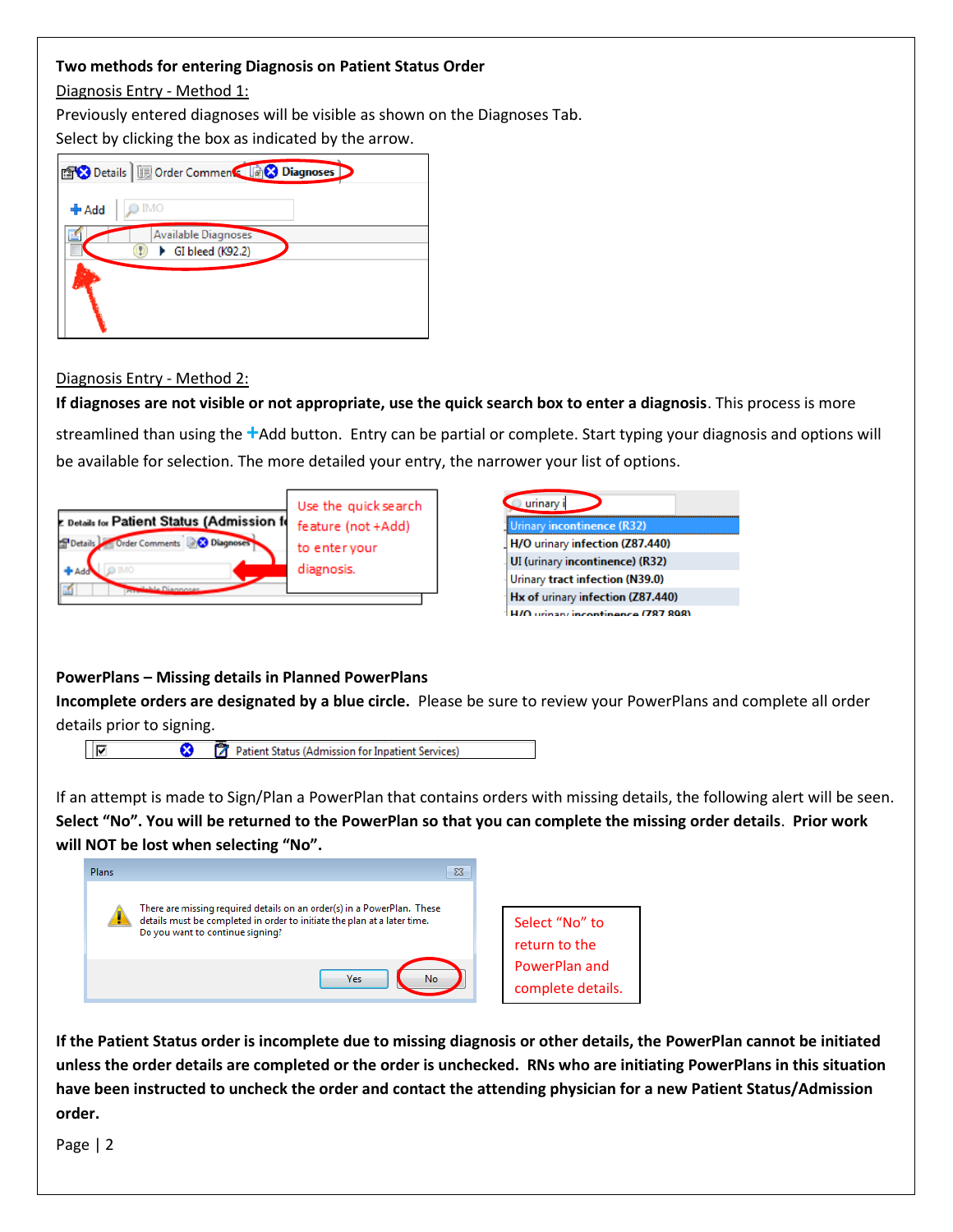#### **PowerPlan Favorites**

Favorite PowerPlans can be saved with a Patient Status/Admission orders. **It will be necessary, though, when utilizing these PowerPlans to complete the diagnosis field on the order for each new patient**

#### **Peri-Surgical Workflow**

Critical aspects are summarized here. The attached document, "Physician Peri-Surgical workflow: Patient Status Admission Orders 2016," has more detailed information.

#### • Pre-Procedure Physician Workflow

**All Pre-operative PowerPlans should have a Patient Status/Admission order.** Be sure to complete required fields including Level of Care and Diagnosis. Inpatient orders also require Reason for Inpatient Status field.

#### Post-Procedure Workflow

ONLY if there is a change in a patient's clinical condition or post-operative situation are you required to select a Patient Status or Level of Care order in the post-procedure PowerPlan. **In most cases, these post-procedure orders will NOT be needed.**

## **Culture Results Smart Template, 12.5.16**

When the lab EHR system was updated August 2015, the ability to cut/paste culture results into PowerNotes was unavailable. Starting 12.5.16, a new Culture Results Smart Template will be available. This smart template will populate with all positive culture results from the hospital encounter. The template is available on the following PowerNote CSM custom templates: Hospital Progress Note and Discharge Summary.

|                                                    | <b>Results Review <hide structure=""> <use free="" text=""></use></hide></b>                                                                   |
|----------------------------------------------------|------------------------------------------------------------------------------------------------------------------------------------------------|
| Laboratory results                                 | Inpt. Lab results (ST) / Lab results from flowsheet / Microbiology cultures from flowsheet / Additional microbiology cultures from flowsheet / |
| Positive Culture and<br><b>Sensitivity Results</b> | Pos Bacterial Culture & Sensitivity (ST) - Current Encouter only / OTHER                                                                       |

#### PowerNote date will be formated as follows.

| <b>Positive Culture and Sensitivity Results</b>                                                                                                                                                                                   |                 |                   |  |  |  |
|-----------------------------------------------------------------------------------------------------------------------------------------------------------------------------------------------------------------------------------|-----------------|-------------------|--|--|--|
| Order: C Fungal<br>Source: Sputum<br>Ordered date: 07/14/16 14:11<br>Order Status: Completed<br>Collected: 07/14/16 14:11:00<br>Final Report: Moderate number of colonies Candida albicans<br>Rare colonies Aspergillus fumigatus |                 |                   |  |  |  |
| Sensitivity results:                                                                                                                                                                                                              |                 |                   |  |  |  |
| CANDIDA ALBICANS                                                                                                                                                                                                                  |                 |                   |  |  |  |
| 5-fluorocytosine                                                                                                                                                                                                                  | MIC Interp<br>s | MIC Dilutn<br><=2 |  |  |  |
| Amphotericin B                                                                                                                                                                                                                    | я               | 4                 |  |  |  |
| Anidulafungin                                                                                                                                                                                                                     | s               | $\Leftarrow$      |  |  |  |
| Caspofungin                                                                                                                                                                                                                       | R               | 32                |  |  |  |
| Fluconazole                                                                                                                                                                                                                       | s               | 2                 |  |  |  |
| Itraconazole                                                                                                                                                                                                                      | s               | <=2               |  |  |  |
| Micafungin                                                                                                                                                                                                                        | s               | 2                 |  |  |  |
| Posaconazole                                                                                                                                                                                                                      | т               | 8                 |  |  |  |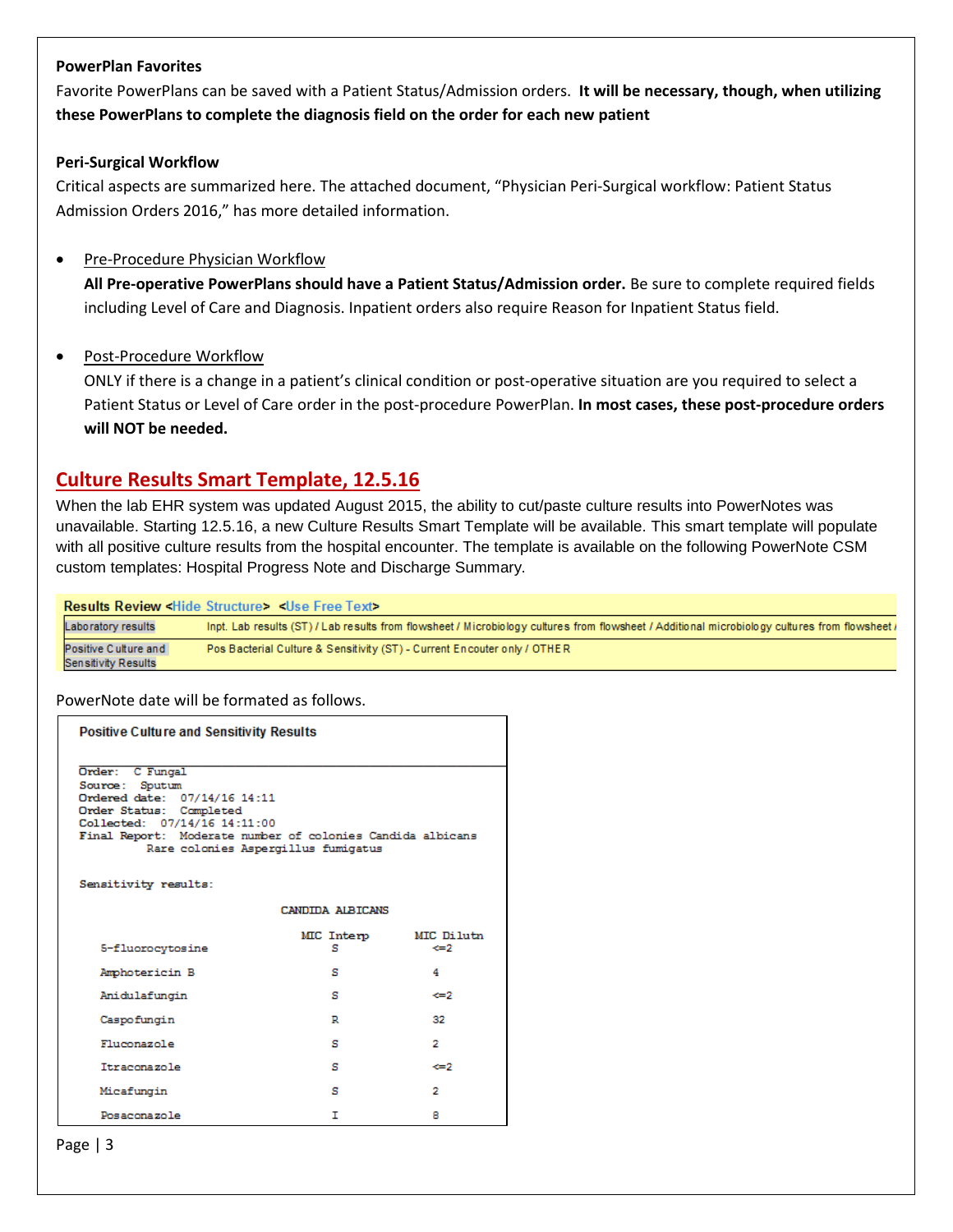# **Plan for Enhanced Reciprocal EHR access between Wheaton and CSM**

The Medical Staff Offices of Ascension Wisconsin South Region hospitals and clinics are working with Clinical Informatics, Ascension Wisconsin leadership, and Ascension Information Services (AIS) to improve EHR access to Epic and Cerner for affiliated Providers that are caring for patients in this region. The goal of these efforts is the support of real-time access for Providers to the health records of the patients and populations served at both Legacy Wheaton and Legacy Columbia-St. Mary's (CSM) hospitals and clinics. With lessons learned, going forward these methods could be expanded statewide.

#### **Benefits of this improved access support the Quadruple Aim**

- Enhanced Patient Experience –Patients expect us to be able to quickly access their health information from any Ascension Wisconsin affiliate.
- Improved Health Outcomes Safe, high quality care is dependent upon knowing a patient's health history in a timely manner.
- Lowered Overall Cost of Care Duplicate testing is avoided when there is easy access to previously ordered tests and results. Time and resources saved by avoiding record requests via fax or phone.
- Enhanced Caregiver Experience Fast and convenient access to patient records.

Due to issues related to compliance, contracting, training, and monitoring, this access will be rolled out in a multi-step process as follows.

#### **Improved access for Providers that have current privileges and login credentials at both Wheaton and CSM**



- Epic icon link on CSM networked computers **Activation date 12/5/16**
- Cerner icon link on Wheaton networked computers (Activation not confirmed but expected within 2-3 months)

#### **EHR access and login credentials for Providers who do not have dual Medical Staff privileges**

(Activation date TBD – more information will be available end of January, including estimated timeline)

- View-only Cerner EHR login credentials for current Wheaton privileged Providers upon request
- View-only Epic EHR login credentials for current CSM privileged Providers upon request

#### **Long Range Planning** (tentative goal FY18)

The following do not yet have any specific timelines due to implementation of new technology and processes.

- "Direct Messaging" link between Epic and Cerner allowing electronic communication, including attached documents, between providers.
- Integrated access to reciprocal records from within a patient's local EHR. This process will allow reconciliation of patient data such as Problem list, Allergies, Medications, and Immunizations.

While many Providers have expressed concerns that they currently care for their patients using two disparate systems (Epic and Cerner), there are no current plans to consolidate to one EHR platform across Ascension Wisconsin. In the meantime, we hope that the above measures will provide an improved process for you and your patients.